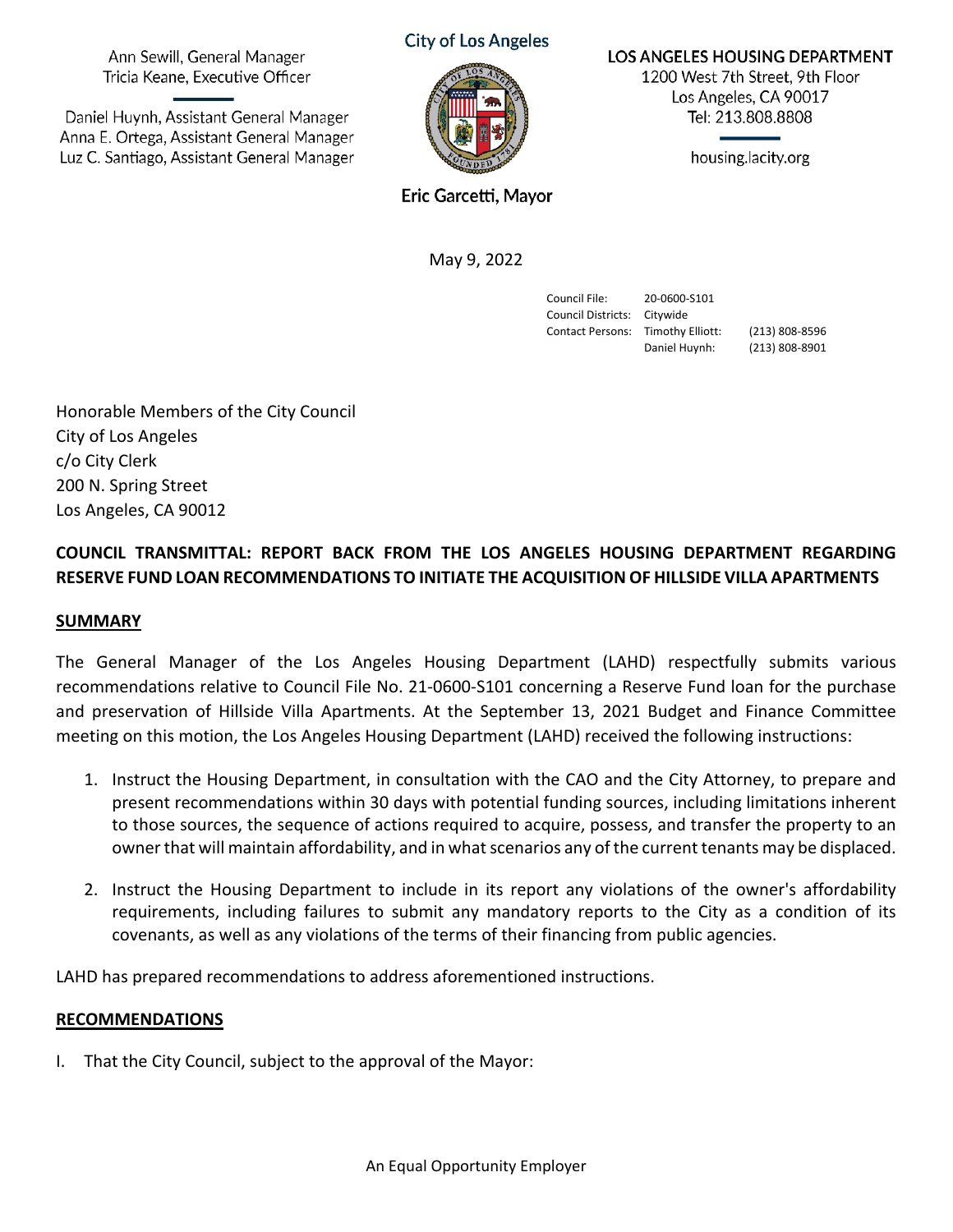*LAHD Reserve Fund Loan Acquisition of Hillside Villa Apartments for Affordable Housing Preservation Page 2*

- A. AUTHORIZE the General Manager of LAHD, or designee, to obtain an updated appraisal of Hillside Villa Apartments located at 636 North Hill Place, Los Angeles.
- B. AUTHORIZE the General Manager of LAHD, or designee, to make an offer to purchase Hillside Villa Apartments in the amount not to exceed the updated appraised value with customary conditions and due diligence reviews.
- C. Instruct the LAHD to report back to the Council and Mayor with a feasible financing plan prior to the release of all conditions and to request authority for a Reserve Fund Loan and/or commercial financing loan for the acquisition of Hillside Villa Apartments.
- D. AUTHORIZE the General Manager of LAHD, or designee, to enter into a Professional Services Agreement with the Housing Authority of the City of Los Angeles (HACLA) to assist with the acquisition and to conduct and pay for due diligence at commercially reasonable rates including appraisals, physical needs inspections, environmental site assessments (Phase I and II), Certified Access Specialist (CASp) inspection, and any other due diligence reports deemed necessary. Authorize the City Attorney's Office to assist with conducting due diligence, by including applying for an order permitting entry and making a deposit for the same. Authorize LAHD to reimburse HACLA up to \$125,000 of the cost of the noted due diligence reports from the Affordable Housing Linkage Fee account.
- E. AUTHORIZE the General Manager of LAHD, or designee, to negotiate a Purchase and Sale Agreement with HACLA to acquire, rehabilitate and operate the property as covenanted affordable housing for 55 years. As part of the Agreement, HACLA will agree to provide rental vouchers and to issue bonds. Execution of the Agreement will be contingent upon securing site control of Hillside Villas, and upon approval of a recommendation to the Mayor and Council for a conditional commitment to provide a deferred payment, residual receipts loan with terms and conditions as set forth in the Council approved Affordable Housing Managed Pipeline guidelines; and.
- F. AUTHORIZE the General Manager of LAHD, or designee, to:
	- i. OBLIGATE Affordable Housing Linkage Fee (AHLF) funds for the project listed below for reimbursement of due diligence related costs:

| <b>Project Name</b>       | <b>Fund No</b> | Account | Amount    |
|---------------------------|----------------|---------|-----------|
| Hillside Villa Apartments | 59T            | 43R724  | \$125,000 |

## **BACKGROUND**

Hillside Villa Apartments ("Project") is a 124-unit apartment complex located at 636 North Hill Place completed in 1989. The Project had a former Community Redevelopment Agency of the City of Los Angeles (CRA/LA) affordable housing covenant for 30 years. The Project has a California Housing Finance Agency Regulatory Agreement that expires in March 2024, and there are two additional CRA/LA loans totaling approximately \$5.5 million that mature on March 1, 2024. Once the regulatory agreement expires and the loan matures, the Project will no longer be required to maintain affordable rents.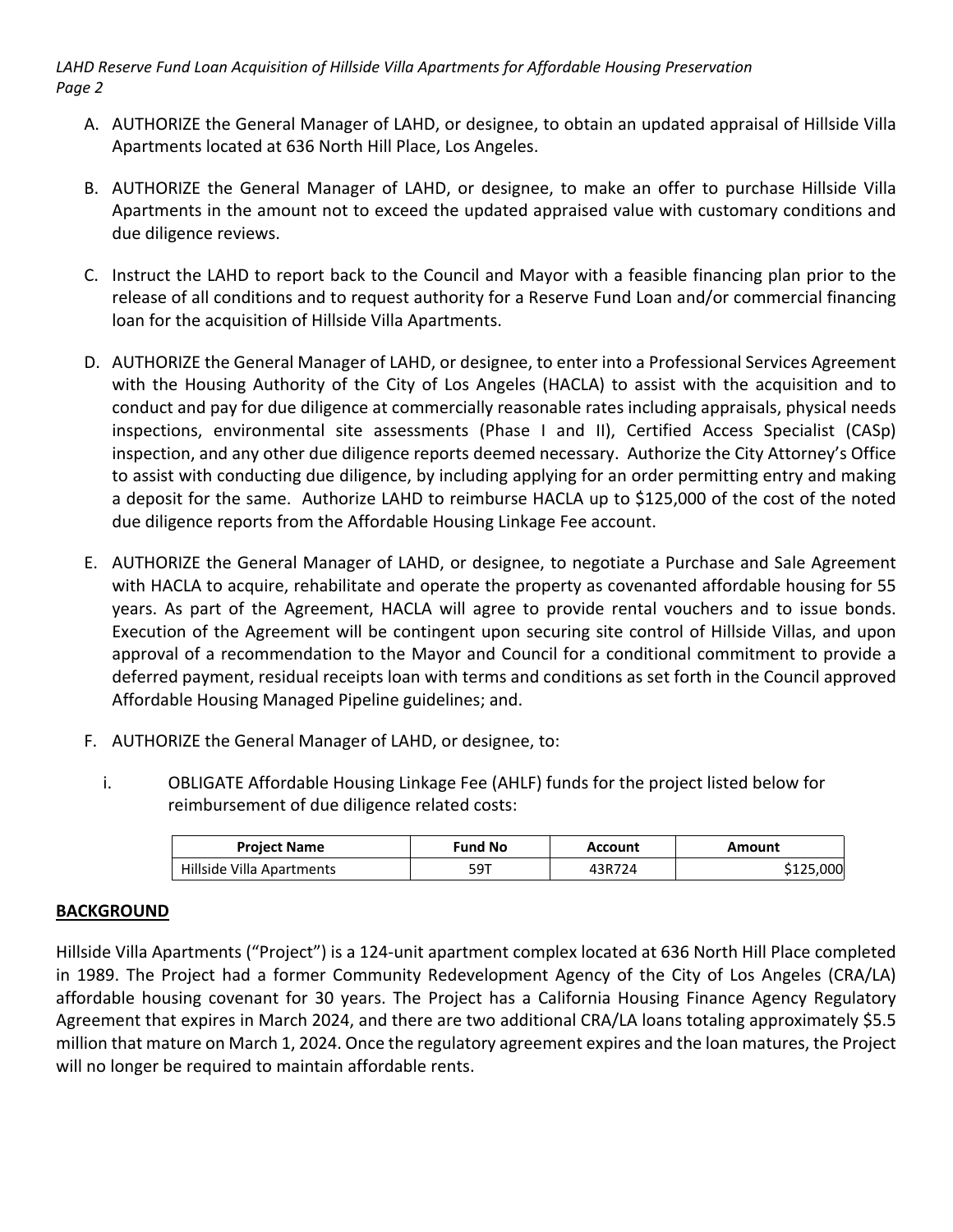*LAHD Reserve Fund Loan Acquisition of Hillside Villa Apartments for Affordable Housing Preservation Page 3*

At the September 13, 2021 Budget and Finance Committee meeting on Council Member Cedillo's Motion (C.F. No. 21-0600-S101) relative to amending the Budget and Finance Committee report on the Mayor's Proposed Budget for 2021-22 to instruct the CAO to present a Reserve Fund loan proposal to initiate the acquisition of Hillside Villa Apartments for the preservation of affordable housing, the committee instructed LAHD to report back on loan repayment terms and risks. Council also directed LAHD to get updated eligibility information on the Hillside tenants and report on any violations of the owner's affordability requirements.

To determine the loan repayment plan staff needed to know the current rents, current tenant incomes, projected rehabilitation costs, and eligible funding sources. New Capital LLC (NEW) was engaged to conduct a "census" of tenant's rent, household composition and income. This information was used to help determine if there are tenants that would be over-income or otherwise ineligible under proposed new regulatory agreements, and informed the assumptions for scenarios under which any of the current tenants may be displaced and the eligible basis and/or relocation expense. Based on the report provided, at least 85% of the current tenants report incomes of less than 80% of Area Median Income, and the units occupied by those eligible tenants could be financed with tax exempt bonds. We also obtained the current rents for each unit, and the potential eligible rents for tenants if additional Section 8 rental vouchers could be secured. Our financial advisor, Keyser Marston & Associates, prepared several scenarios considering various rehabilitation budgets and financing plans, and reported that if rental vouchers could be secured for the 88% of units that do not currently have vouchers, the acquisition and rehabilitation project could be feasible with a mix of tax exempt bonds, Low Income Housing Tax Credits, and a deferred payment subordinated loan from the City of Los Angeles's Affordable Housing Managed Pipeline preservation program.

A key variable that must still be confirmed is what the rehabilitation need would be to bring the project systems up to date and in good condition. The scope of rehabilitation would be assessed during the due diligence period. If the scope is within our financial advisor's conservative estimates, a loan repayment plan is feasible.

Another key issue is the availability of Section 8 rental vouchers. Although HACLA's ability to commit vouchers to specific projects is limited by the national cap of 30% of the portfolio, the cap does not apply to buildings owned by the housing authority. This capability, along with HACLA's extensive experience as a developer and operator of affordable housing and as a bond issuer, leads to the recommendation that HACLA be the designated subsequent purchaser and operator of the project if the City is successful in acquiring it. Initial discussions with HACLA indicate its support in performing this work, but its commitment is subject to board approval upon review of due diligence findings.

With the due diligence completed to date about rents and incomes, and the financial projections developed by Keyser Marston, we have concluded that a purchase at a fair market value, and the expected scope of rehabilitation work, will result in a total development cost that can be supported by a mix of tax exempt financing, Low Income Housing Tax Credits, and a loan from the City within our housing program guidelines. These sources would repay the City's acquisition loan in full when the tax credits and financing is secured.